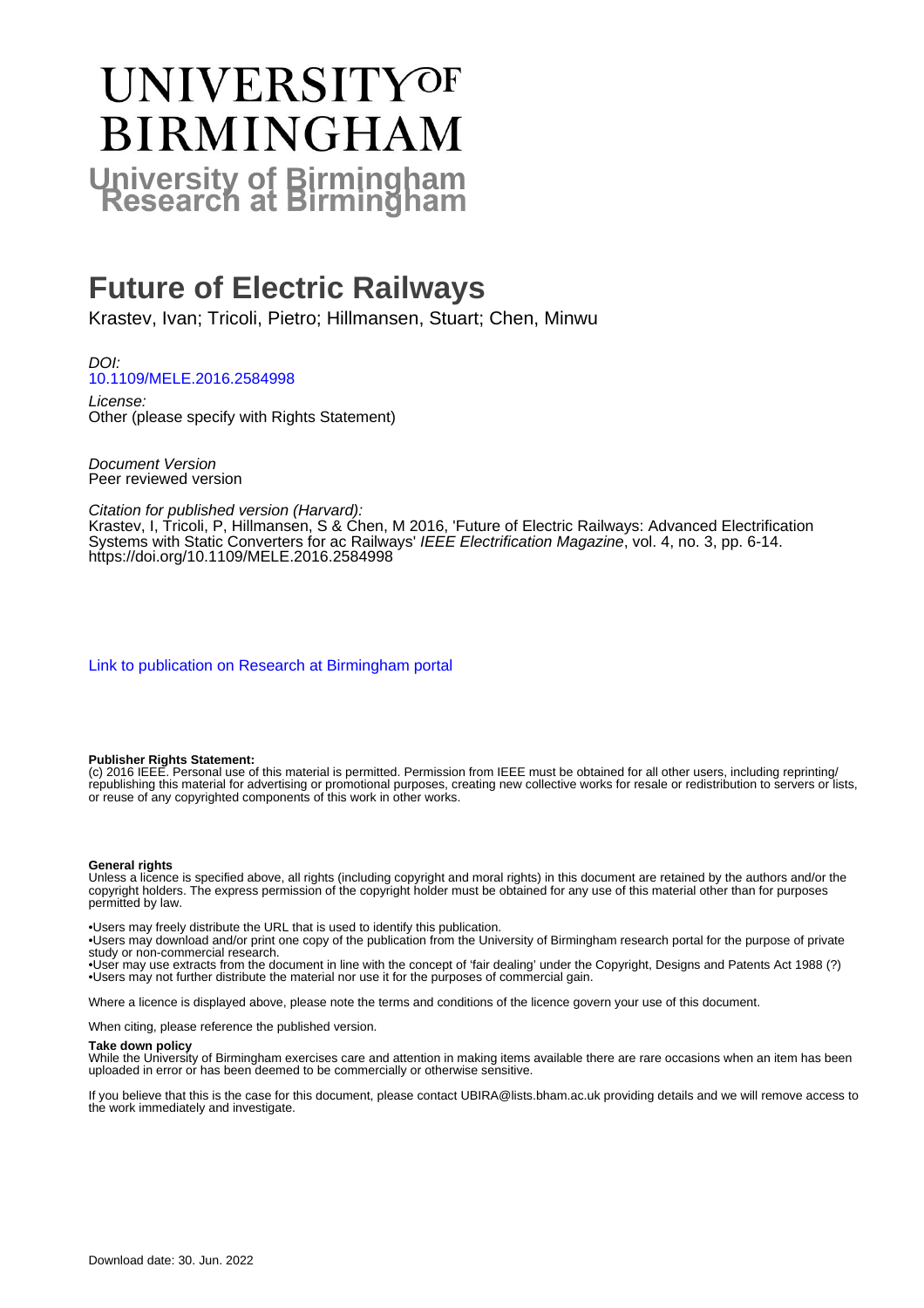# Advanced Electrification Systems with Static Converters for AC Railways

*Ivan Krastev, Pietro Tricoli, IEEE, member, Stuart Hillmansen, and Minwu Chen*

## **1. Introduction**

Railways are a vital part of the world economy, transporting both goods and passengers. Freight trains transport large amounts of goods, while high speed trains are the fastest land passenger systems. At present, the majority of rail networks across the world are non-electrified. They run diesel powered trains that require refuelling stations and produce high noise levels and pollutant emissions. On the other hand, electrified railways have an electrified network that directly supplies electric locomotives by means of pantographs or conducting shoes. Since electric trains do not carry the energy source on board, they can be lighter and more powerful. However, electric railways have higher initial capital costs and higher maintenance costs and are, therefore, economically justified only if the traffic on the line is substantial.

Historically, tramways were first electrified with a low voltage DC supply  $( $750 \text{ V}$ )$ . The first electrified mainline used a three-phase AC supply with 2 overhead wires (the third wire was the running rails), which required a complex pantograph system. Therefore after World War I a simpler single-phase AC system, operating at 15 kV at 16⅔ Hz, was adopted in Switzerland initially and later on in Austria, Germany, Sweden and Norway. Other countries in Europe adopted instead DC networks operating at 1.5 kV and 3 kV, whereas electrified railways in North America adopted a frequency of 25 Hz. With advancements on high power converters, the type of supply became independent on the type of traction motors used for the trains and, hence, single-phase 25 kV at 50 Hz became a popular solution. The main advantage of 50 Hz is the simplicity of the feeder stations and lower transmission losses in comparison to 3 kV DC systems, as well as smaller on board transformers in comparison to 15 kV, 16⅔ Hz systems. The 25 kV, 50 Hz electrification systems spread across Asia and today is adopted in China and India.

Both DC and low frequency railway supplies in Central Europe and North America require frequency converters to get power from the public three-phase grid. Throughout the  $20<sup>th</sup>$  century, these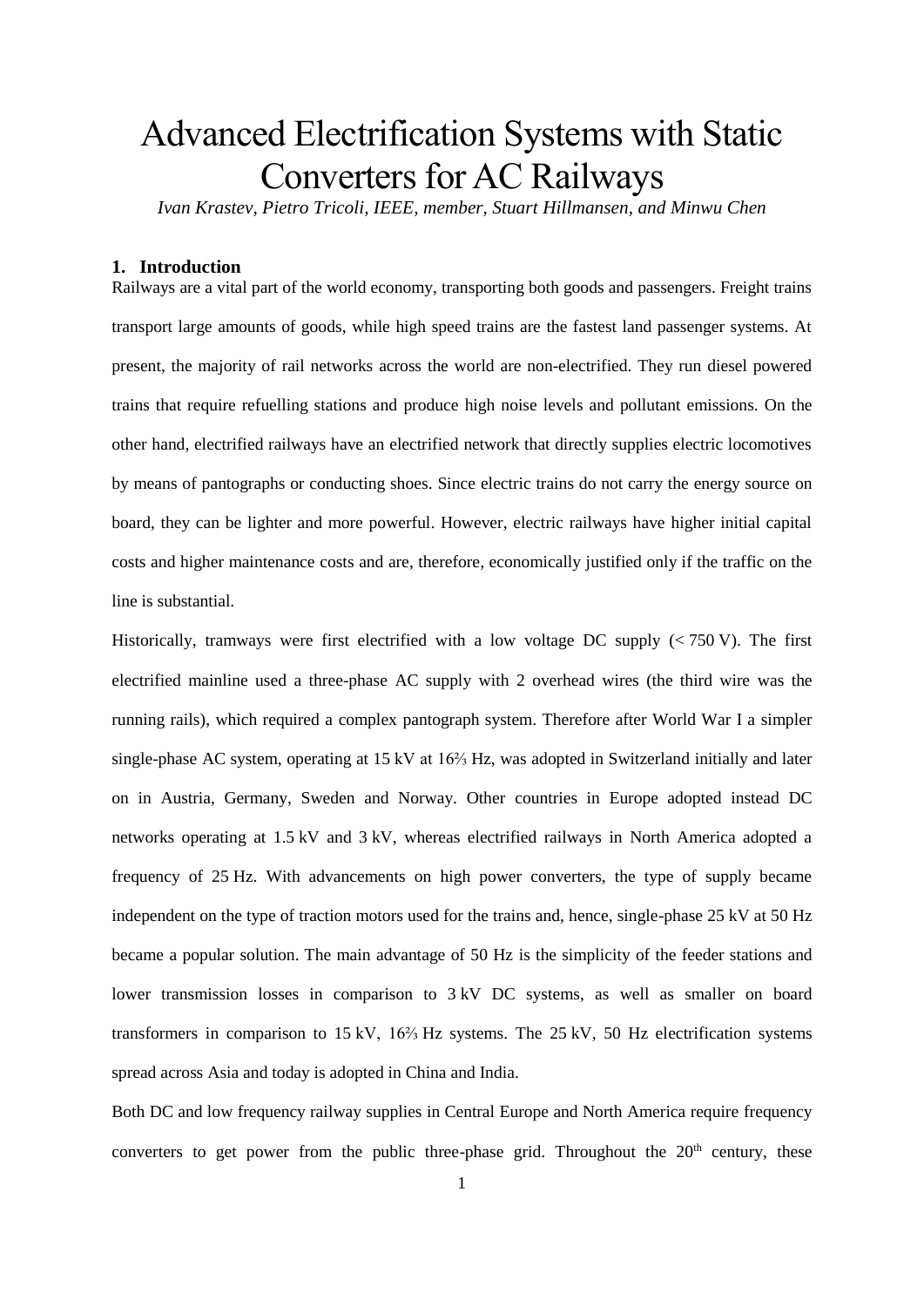converters were almost always of the rotary type, with a three-phase motor mechanically coupled to a single-phase generator with a different number of pole pairs, as Fig. 1 shows. The rotary converters are connected in parallel to the main rail frequency supply and automatically share the traction load. Rotary converters require maintenance, as they have moving parts and the low frequency of the rail supply causes mechanical oscillations of the motor-generator pair that need damping to extend service life.



Figure 1. Typical railway supply network in Central Europe with mixed dedicated and non-dedicated power stations,  $M = motor, G = generator.$ 

As power electronics devices were further developed in the 1980s and 1990s, cycloconverters with thyristors became a viable replacement of rotary converters. Cycloconverters can be fully controlled to regulate the voltage of the single-phase side, reducing the regulation effect due to train loads. However, the low switching frequency of thyristors requires large reactors to reduce the harmonic content of the output voltage waveform. Modern static frequency converters with IGBTs and GTOs switching at frequencies in the range of 1 kHz have been successfully deployed in Germany and Switzerland as a replacement of cycloconverters. They have active control and can strongly mitigate the effects on the public grid of non-linear traction loads.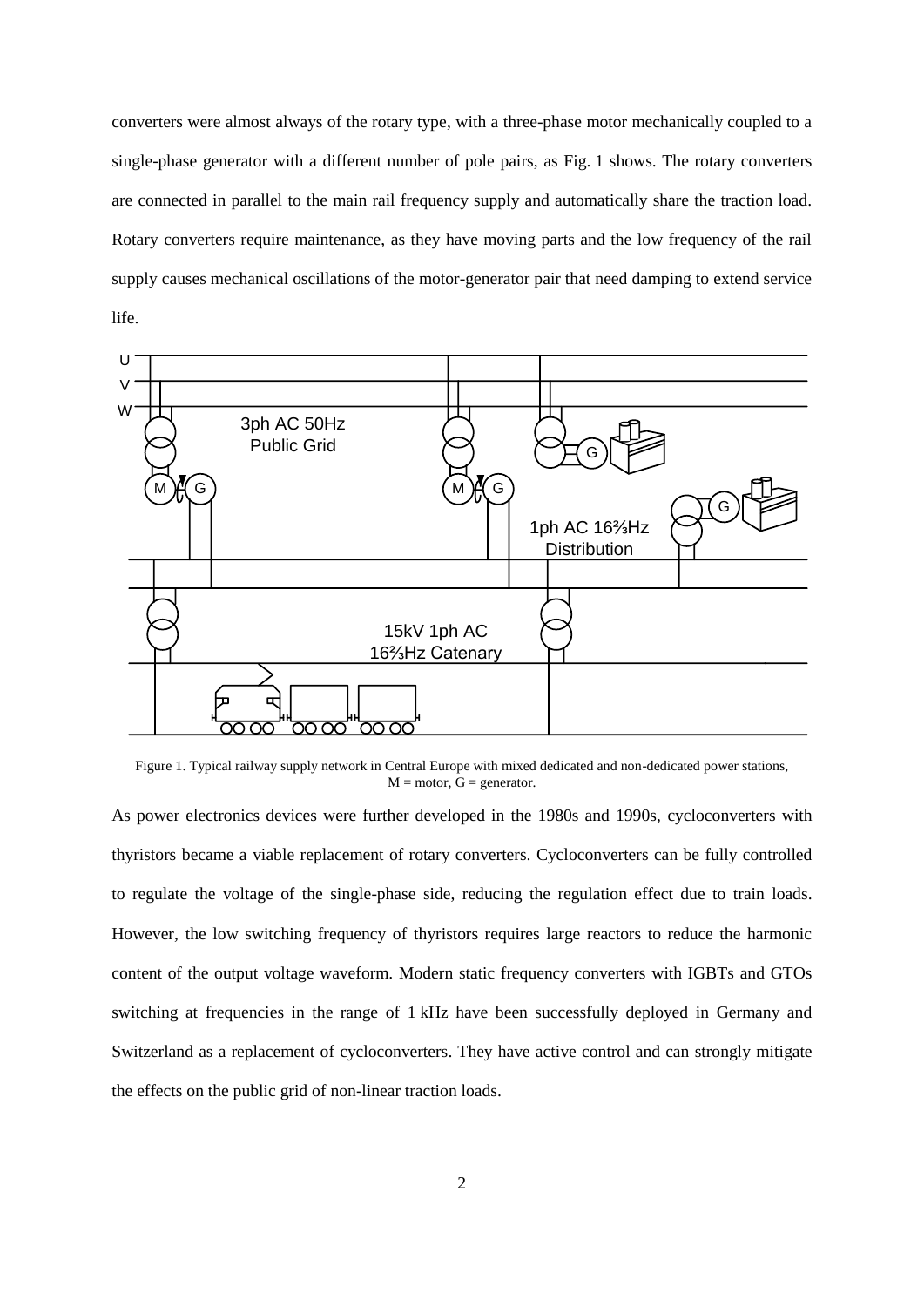As introduced before, frequency converters are not necessarily required for 25 kV, 50 Hz systems. The feeder stations are connected to high-voltage buses, generally operating at 400 kV or 132 kV, so that the railway load is a small fraction of the total power drawn from the bus bars and the imbalance of the single-phase load is negligible. The techniques to reduce the imbalance can be divided into passive and active methods. Passive solutions alternate the phase that supplies each section of the track, as [Figure 2](#page-3-0) shows. The major drawback of this solution is the requirement of neutral sections that ensure the electrical isolation between consecutive sections of the track. Special transformer connections, e.g. V-V, Le-Blanc or Scott can further reduce the imbalance, as Fig. 3 shows, but they are effective only for specific loading conditions.



3ph 400kV Utility grid

<span id="page-3-0"></span>Figure 2 Connection of the 25kV, 50Hz railway supply to the public grid. Catenary is fed sequentially from each phase of the 3-phase distribution network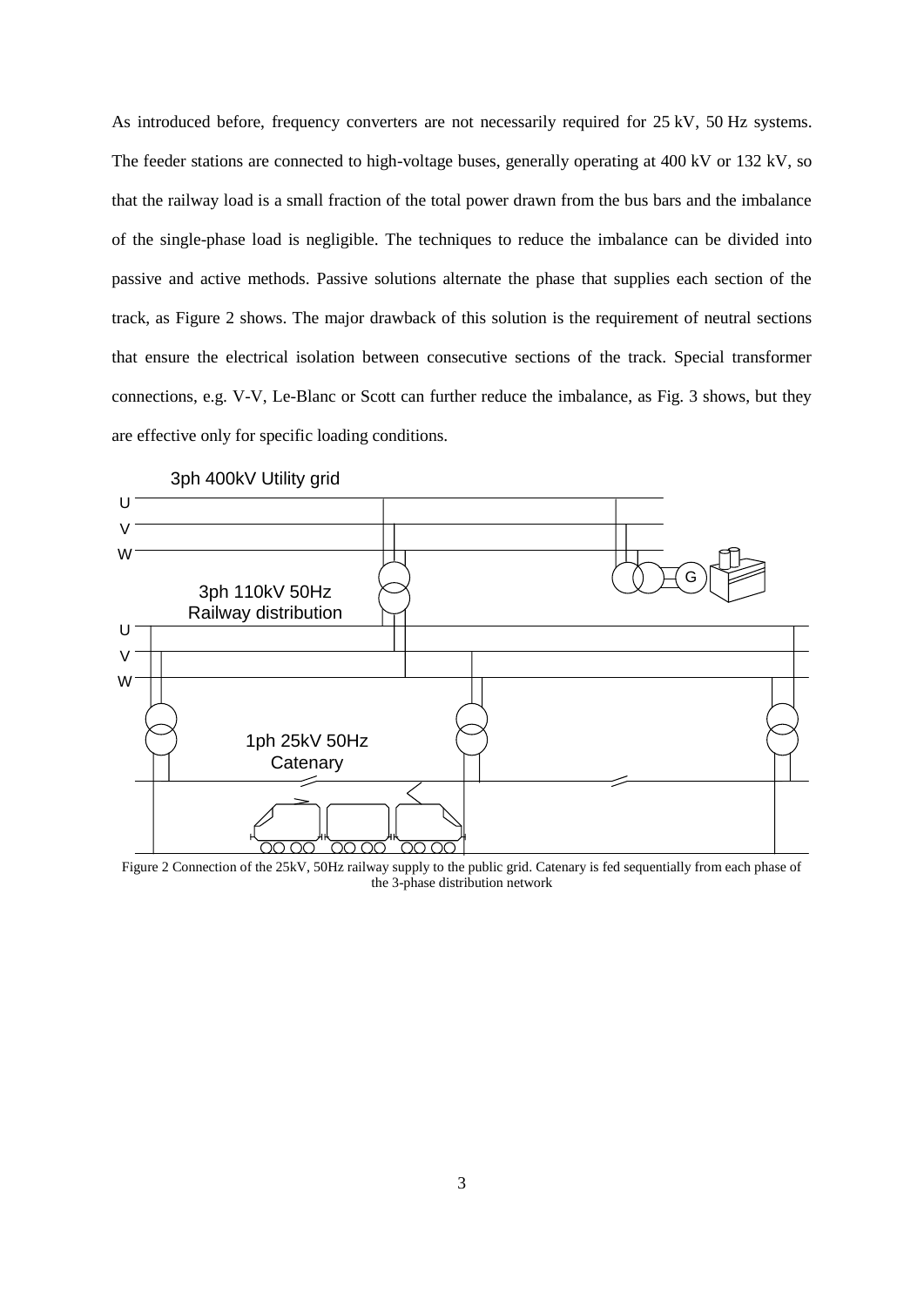

F Figure 3 V-V transformer connection, with autotransformers, used in Japan and China

Active solutions use power electronics converters to reduce the imbalance and the voltage drop at the bus bars of the feeder stations. Static VAR compensators (SVCs) use thyristor controlled reactors (TCRs), and thyristor switched capacitors (TSCs). SVCs are well-established, but require large filters for the additional harmonics introduced by the thyristor switching. Alternatively, static synchronous compensators (STATCOMs) use switch-mode converters to compensate for the reactive power of single-phase transformers and to filter actively the harmonics produced by the railway loads, with passive filters relatively smaller than those required by SVCs. STATCOMs can be connected to the 3 phase grid or the single-phase overhead line and the topologies are based on conventional 2-levels or 3-levels H-bridges. In East Asia, STATCOMs are used in conjunction with V-V and Scott connected transformers as railway power conditioners (RPCs), as Fig. 4 shows. The converters are single-phase type and inject currents in parallel to the feeder transformers to balance the power drawn from the grid. Additional benefit of this system is that it can also have the function of an active power filter. Since the converter is connected between two consecutive phases of the main supply, the neutral sections of the overhead lines are still necessary.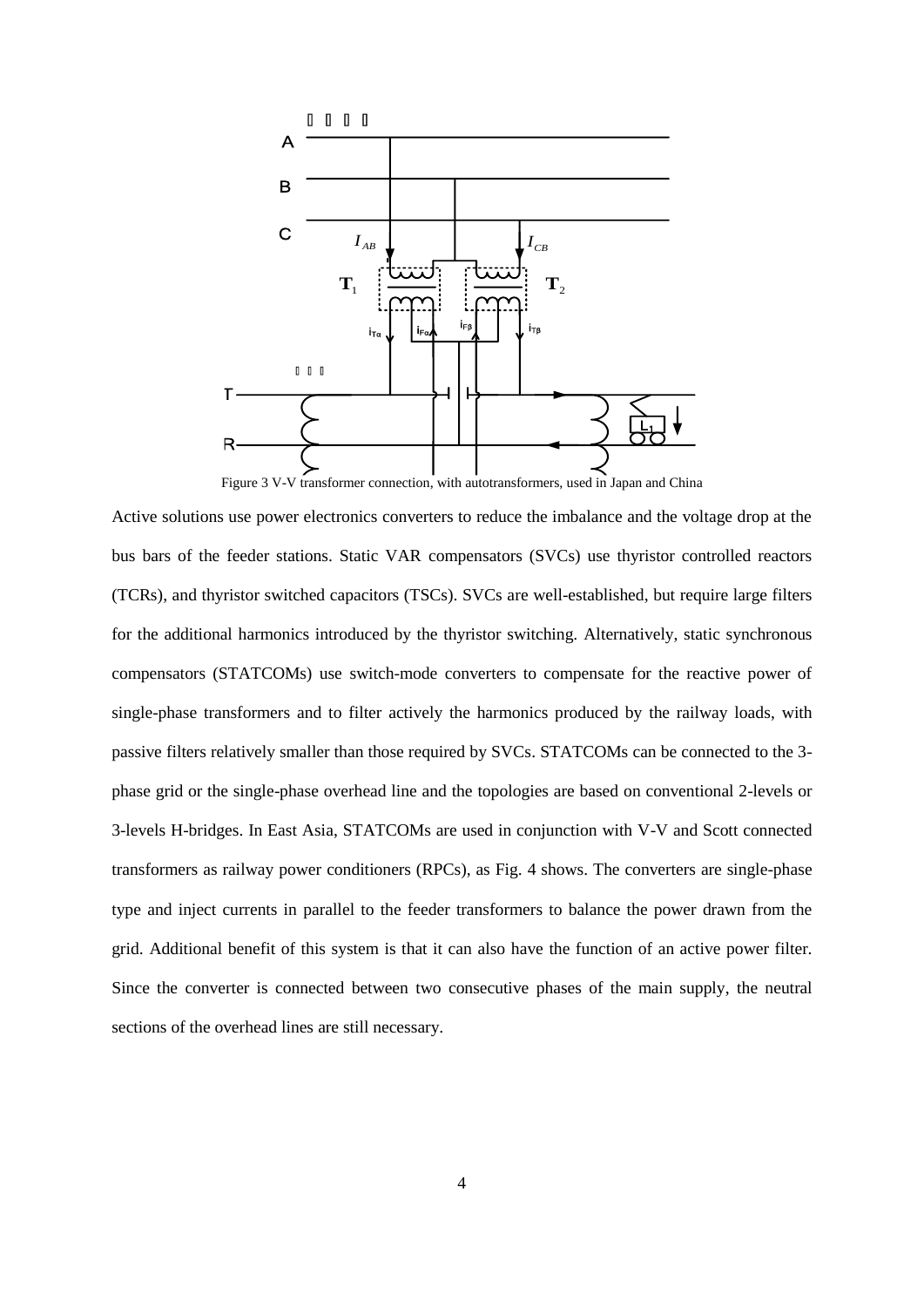

Figure 4 Traction power supply with railway power conditioner converter

#### **2. Full converter solution**

If the electrified line is supplied only by static frequency converters, they need to operate in all 4 quadrants and have power ratings adequate to supply the full power required by the trains. However, only little work has been done on static converters for 50 Hz railways, as the cost of active compensators like SVCs and STATCOMs is significantly smaller than that of full-size converters, since they have to be rated only for a fraction of the power of the feeder station. This view is changing nowadays, as new high-speed lines are being built in Europe and China, increasing power demand and thus the effect of railway imbalance on the utility grid. This is also further emphasised by the stricter regulations on imbalance introduced by the owners of the utility grid.

Feeder stations with full power converters draw a nearly sinusoidal balanced current at (nearly) unity power factor. Therefore, they are seen be the grid as a balanced 3-phase loads and can draw power from a lower voltage bus. This not only significantly reduces the cost of the connection of the feeder station to the utility grid in terms of equipment, e.g. cheaper switchgear and measurement transformers, but also simplifies significantly the location of the feeder stations on the railway line, as very often this is strictly related to the location of the high-voltage transmission lines. As the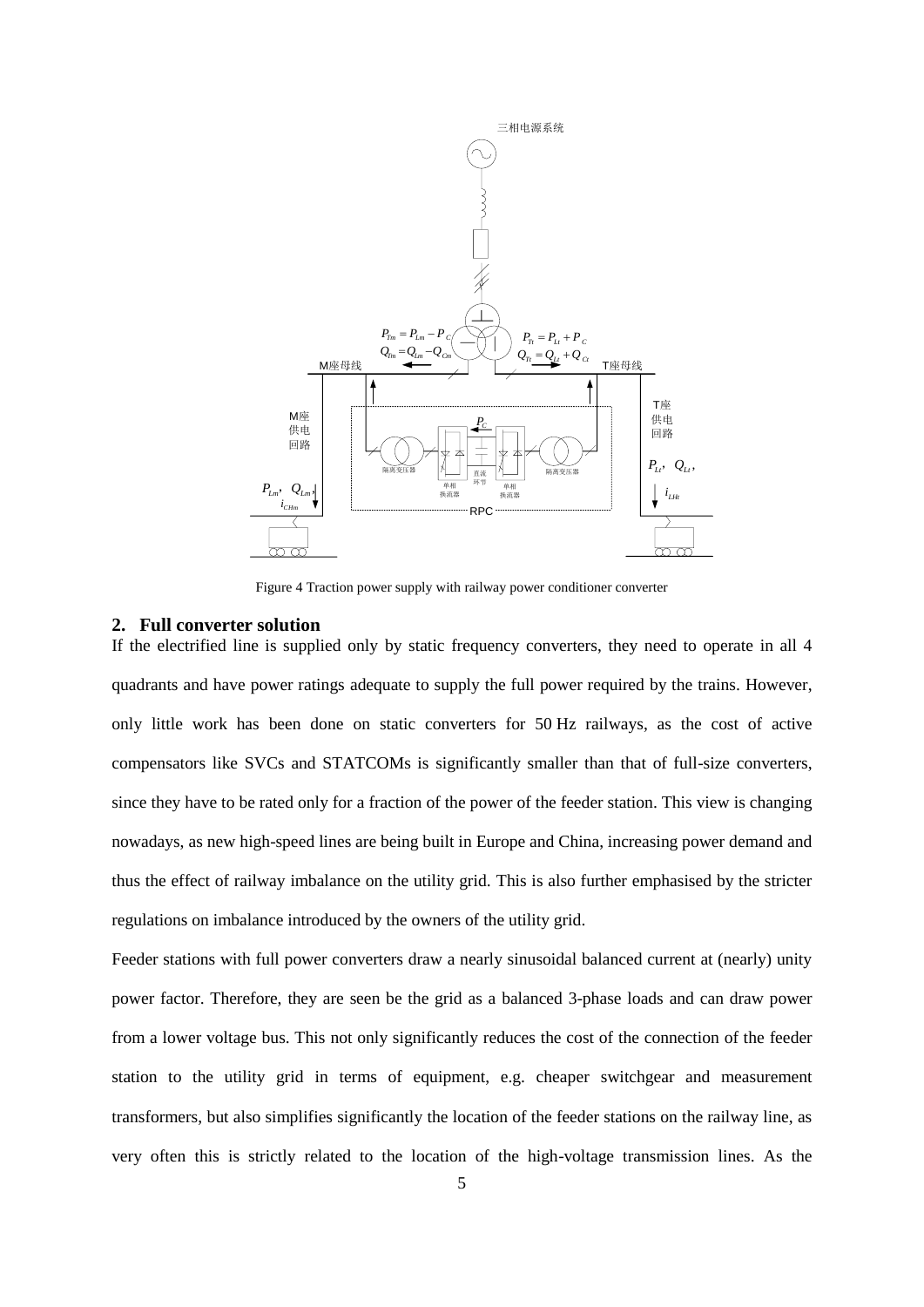converter has fully controlled currents on the 3-phase side, and regulated voltage on the single-phase side, the utility grid can be fully isolated from nonlinear traction loads, like legacy locomotives that use diode or thyristor rectifiers. The control of the voltage on the single-phase side also allows the synchronisation of the output voltages of multiple converters, thus creating a continuous overhead line without neutral sections.

Since the output voltage is regulated, the effect of the transformer output impedance can be mitigated. Moreover, the output current is also monitored, which means that the converter can implement any desired short circuit management scheme, with much reduced short circuit current and consequently switchgear rating.

As the overhead line can be continuous, the electrified network would be similar to a DC railway, where multiple substations provide power simultaneously to the trains, as Fig. 5 shows. Unlike DC railways, which have only the voltage magnitude as a degree of freedom to share the power, AC networks have two degrees of freedom, the voltage magnitude and phase angle. Therefore, active and reactive power sharing could be implemented for AC railways. Droop control is a control method for interconnecting multiple voltage-source inverters for microgrids operating in isolation from a stiff main grid. The control system is suitable for both unidirectional power sources, like photovoltaic generators, as well as bidirectional sources, like battery storage systems. With a droop controller each converter's frequency is a function of the active power, while the rms output voltage is a function of the reactive power, as Fig. 6 shows.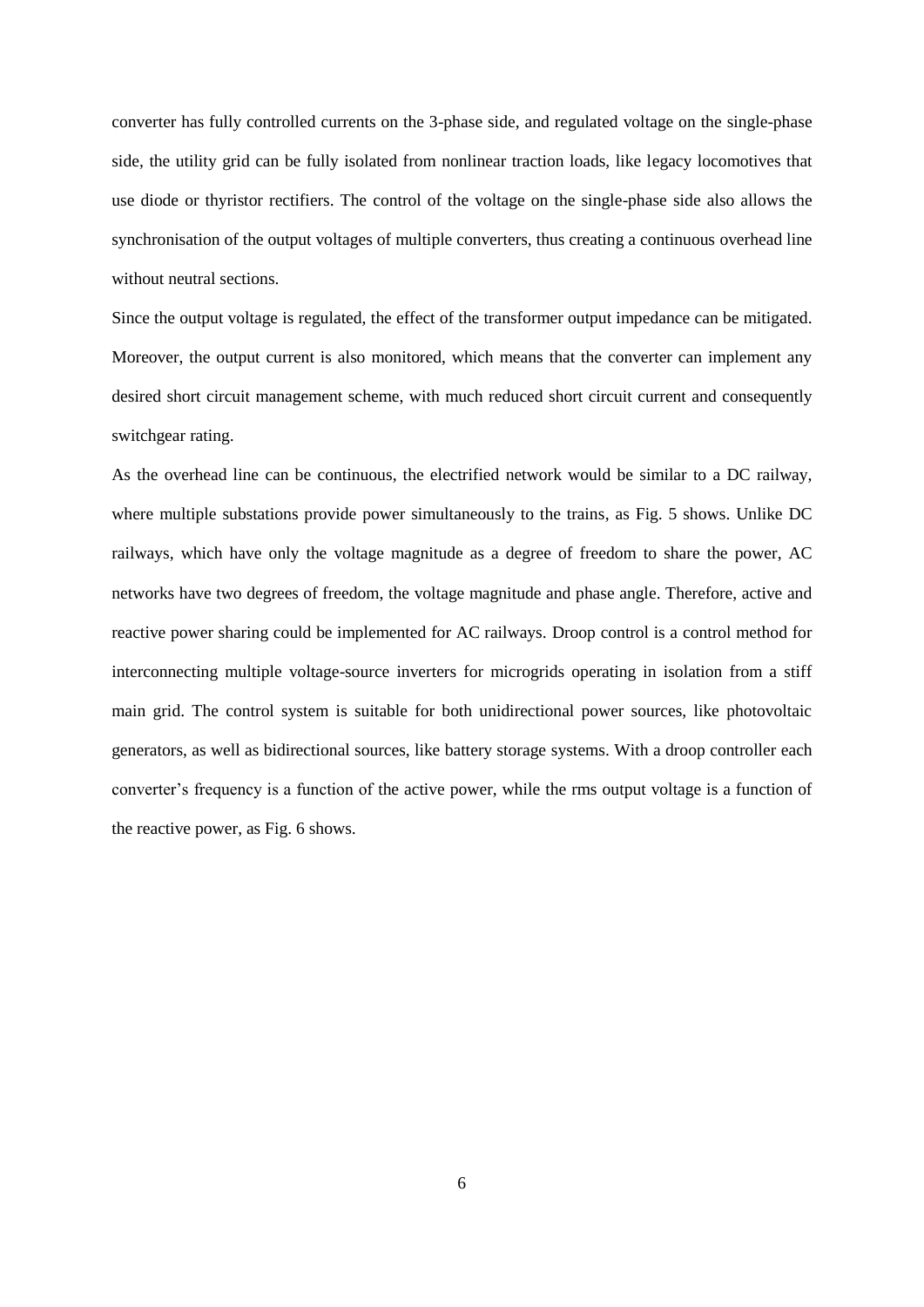

Figure 6 Example of frequency and voltage amplitude control for a droop controlled static converter station

The principle of a droop controller for a single-phase railway is illustrated with the simple simulation of [Figure 7,](#page-8-0) with one train travelling on a railway fed by three static converters, spaced at 50 km each other. All converters have active output voltage control and are modelled as ideal voltage sources, supposing that the static converters are ideal within voltage and current ratings of the feeder station. The train load is represented by a current source working at the node frequency, which is representative of an ideal active front-end converter on board of the train. For short simulation times, the train can be assumed stationary, as at 200 km/h the train would travel only 0.5 km in 10 s, which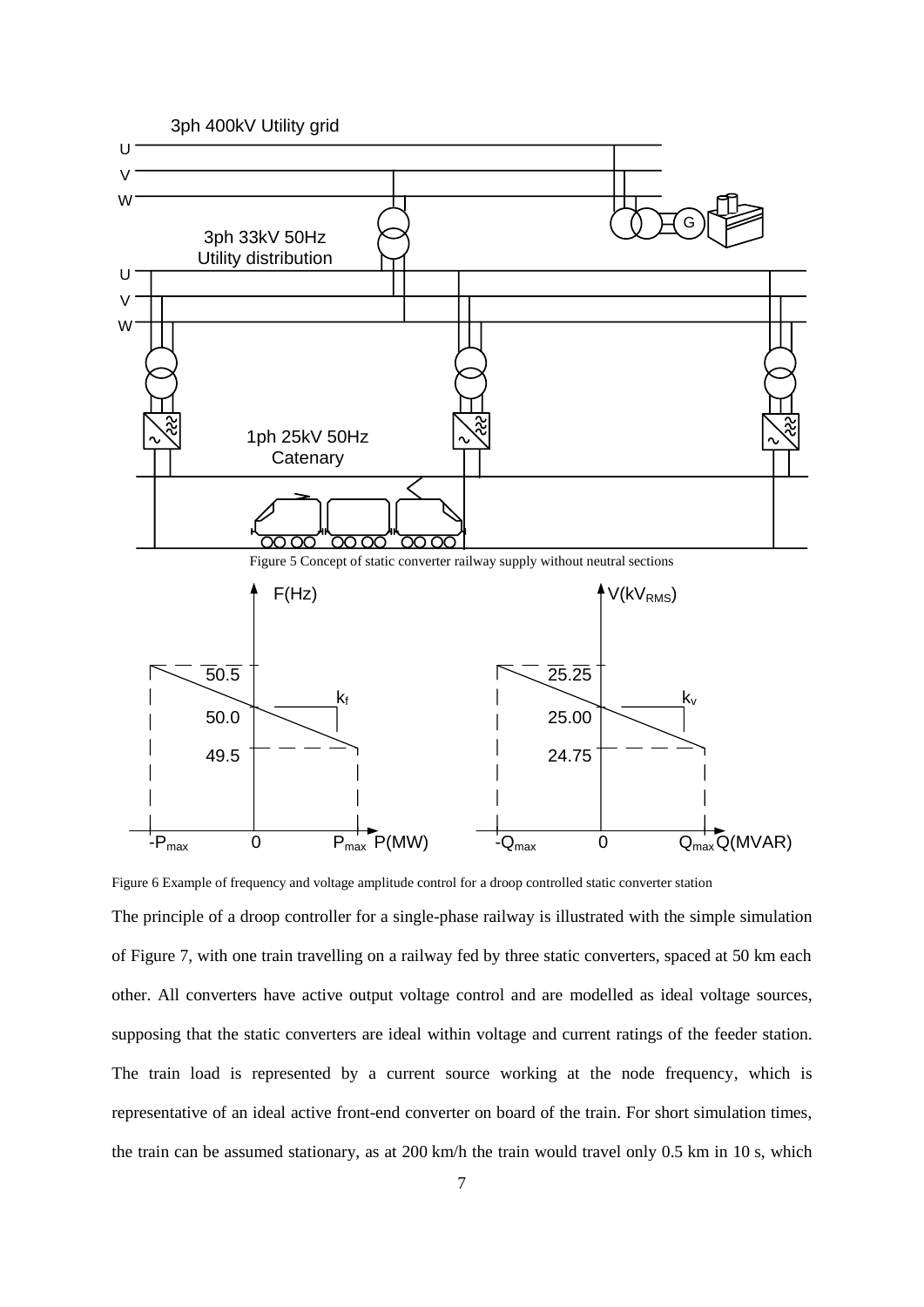is 1% of the distance between the feeder stations. The results of the simulations are shown in [Figure 8](#page-8-1) for a train placed at 17.5 km from feeder station 1, although the particular position of the train is not relevant.

<span id="page-8-0"></span>

<span id="page-8-1"></span>Figure 8 Three substations with droop control sourcing and sinking load power.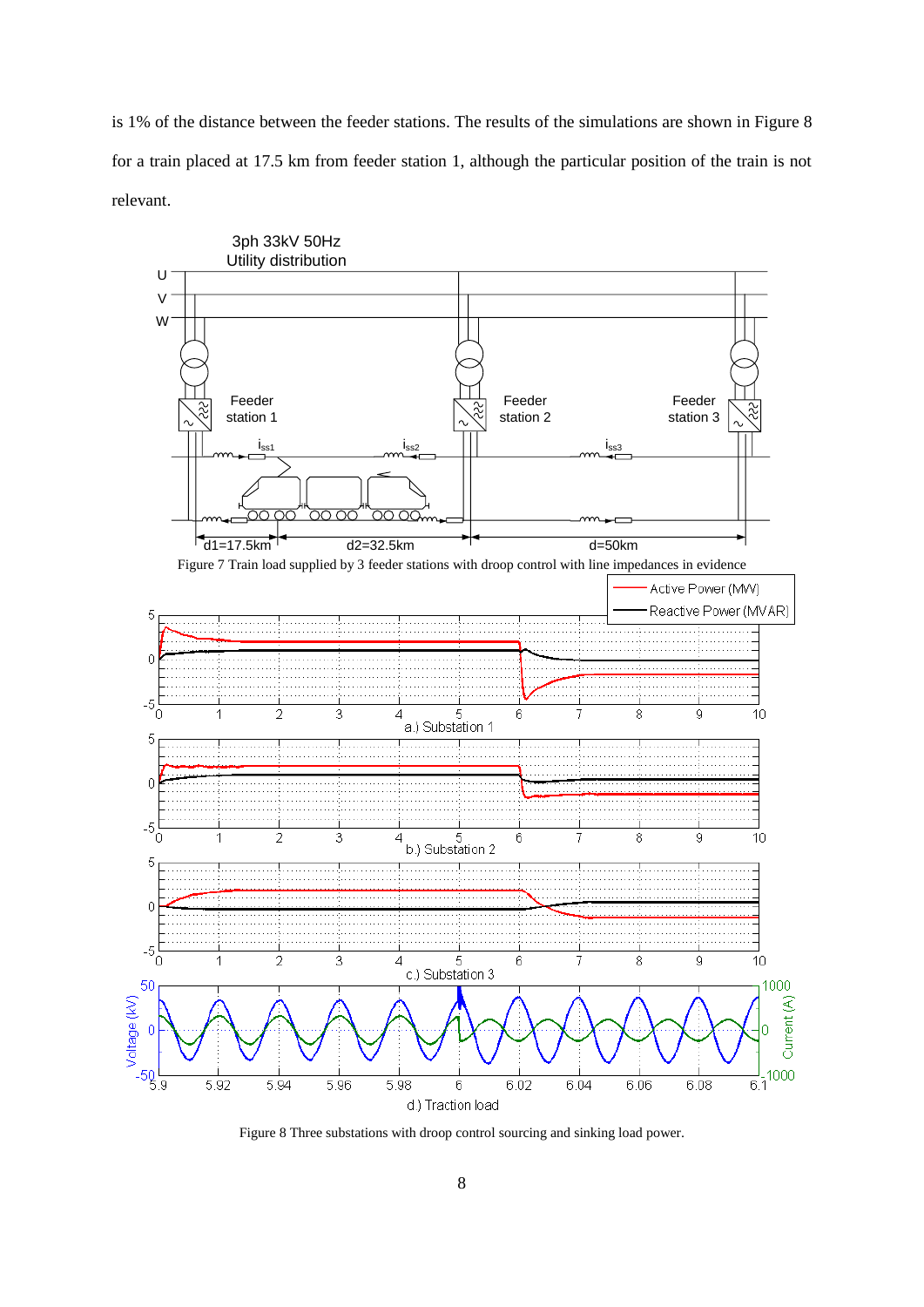The line impedance has resistance of 0.2  $\Omega$ /km and reactance of 0.7  $\Omega$ /km at 50 Hz. The simulation shows that all substations share active power almost equally, with the one closest to the load (number 1) providing the peak during the transient. Even at a relatively long distance (87.5 km) the third station is providing power. Since the load is purely resistive and the line is mostly inductive, the reactive power of each station is expected to be slightly different. Thus only active power can be shared. Initial simulations look promising and further investigation is required for a full description of droop control performance of a single-phase electrified network. The main benefit of this scheme is that no communication, or external synchronisation, is required between different converters.

The majority of power converter topologies, for static converter substations, are based on voltagesource inverters, converting the 3-phase AC voltage to DC and then to single-phase AC. DC-link voltages can be up to 3.25 kV for 2-level H-bridges, using 6.5 kV IGBTs, and up to 6.5 kV for 3-level neutral-point clamped (NPC) bridges, as shown in Fig. 9. Since the catenary is 25 kV rms a singlephase output transformer is required for most converter topologies.



Figure 9 Detailed structure of a back-to-back converter, with one 3-phase and one single-phase bridge.

To increase the power of the converter, as well as the power quality, the 3-phase side is connected through a three-winding Ddy transformer, using two 3-phase bridges. On the single-phase side, multiple H-bridges are connected in parallel via a multiple winding transformer, as shown in Fig. 10. This transformer has the secondary windings connected in series to reach the required voltage of the overhead line. To reduce the distortion of the single-phase current, the PWM carriers of the singlephase converters are normally interleaved.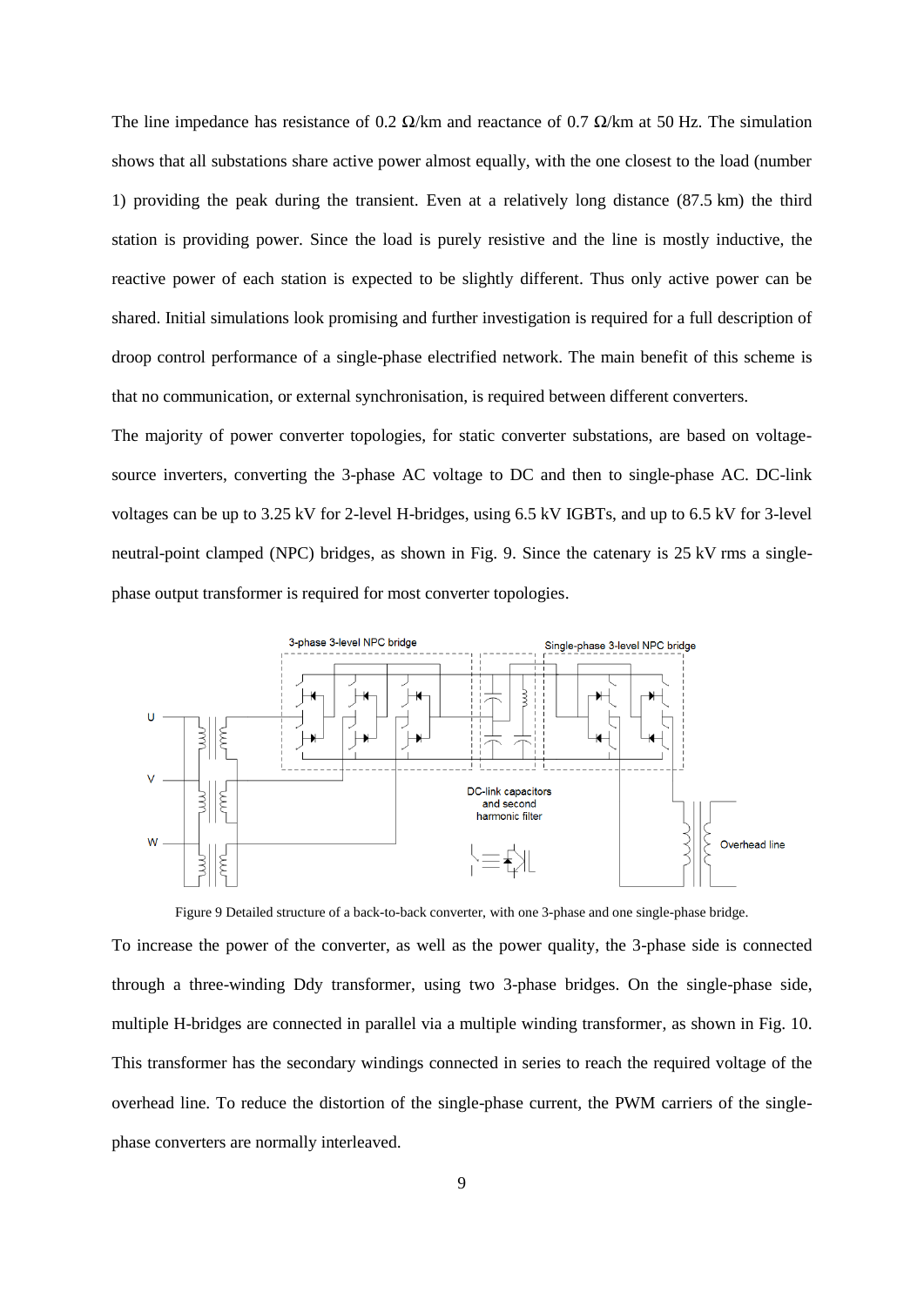

Figure 10 High-power back-to-back converter with a single DC-link

The back-to-back converter has limited fault tolerance. If one of the DC-link capacitors fails, the converter cannot be operated. The same applies to a short circuit fault in any of the transistors of the H-bridges, as the converter can still remain in operation only with open circuit faults.

Another topology is based on a single-phase cascaded H-bridge converter and has multiple DC-links, shown in Fig. 11. This topology is essentially formed by multiple back-to-back converter modules with 3-phase side in parallel and single-phase side in series.



Figure 11 Multiple DC-link converter layout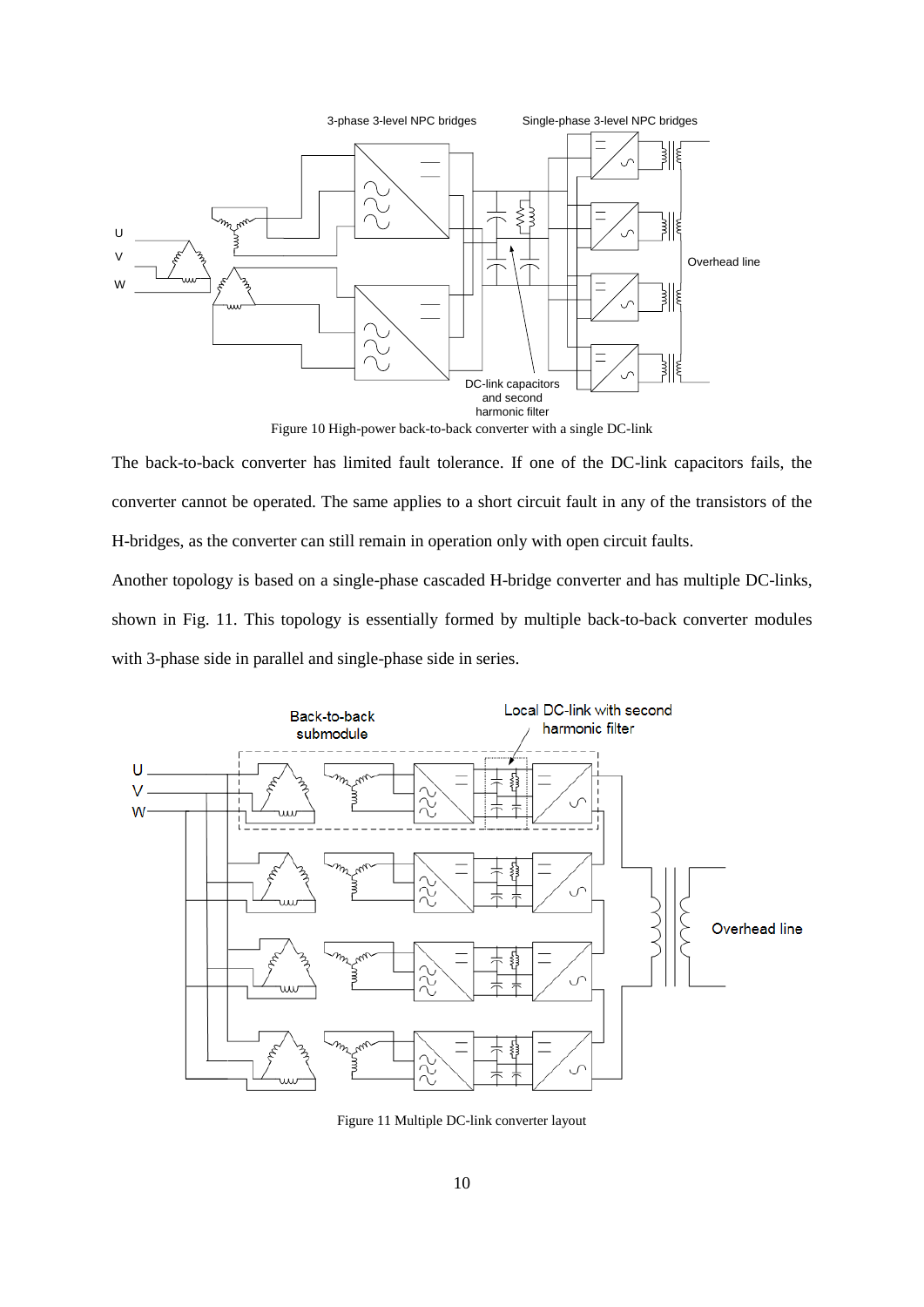The multiple DC-link converter has an output waveform better than that of the back-to-back converter and has better fault tolerance. Since all the single-phase bridges are in series, the output waveform is formed by several levels, drastically reducing the total harmonic distortion (THD) of the overhead voltage and the need of filters. In case of a fault of one of the H-bridges, the faulty module can be bypassed maintaining operations if the remaining modules can cope with the increase of their individual voltage. If enough modules are used, the single-phase transformer can be potentially omitted, reducing the cost of the converter.

A topology that was first utilised for high-voltage DC transmission lines is the modular multilevel converter (MMC). It is formed by arms where half-bridge of full-bridge submodules, with a flying capacitor, are series connected. Each arm has a reactor to smooth the current waveforms. The biggest benefit of this topology is its modularity and ability to work with high voltages. If *n* modules are connected in series, the effective switching frequency for each arm is *n*-times higher than the device switching frequency. This topology is similar to the multiple DC-link converter, with the key difference that both the 3-phase and single-phase sides have multilevel waveforms. The number of modules is chosen to give the desired rms voltage of the overhead line. For example a 15 kV overhead line voltage, i.e. ~21 kV, could be obtained with 7 modules per arm, with flying capacitor voltage of 3.25 kV using 6.5 kV IGBTs.

Two MMC configurations are suitable for railway static converters: the direct AC/AC and the indirect AC/DC/AC type, shown in [Figure 12](#page-12-0) and [Figure 13](#page-12-1) respectively. The direct converter uses full-bridge modules that have positive and negative output voltage. Under normal operations, the converter circulates power between the three arms to compensate for the pulsating power on the overhead line side. The circulated power has two frequencies, the sum and the difference frequency between the 3 phase and the single-phase side. This imposes a limitation on the direct 3-phase to 1-phase converter as it requires a frequency separation. If the input and output frequencies are the same, no energy can be circulated between converter arms. This converter is well suited for low-frequency railways, as the circulating power difference frequency is higher than the catenary frequency, which reduces filter requirements.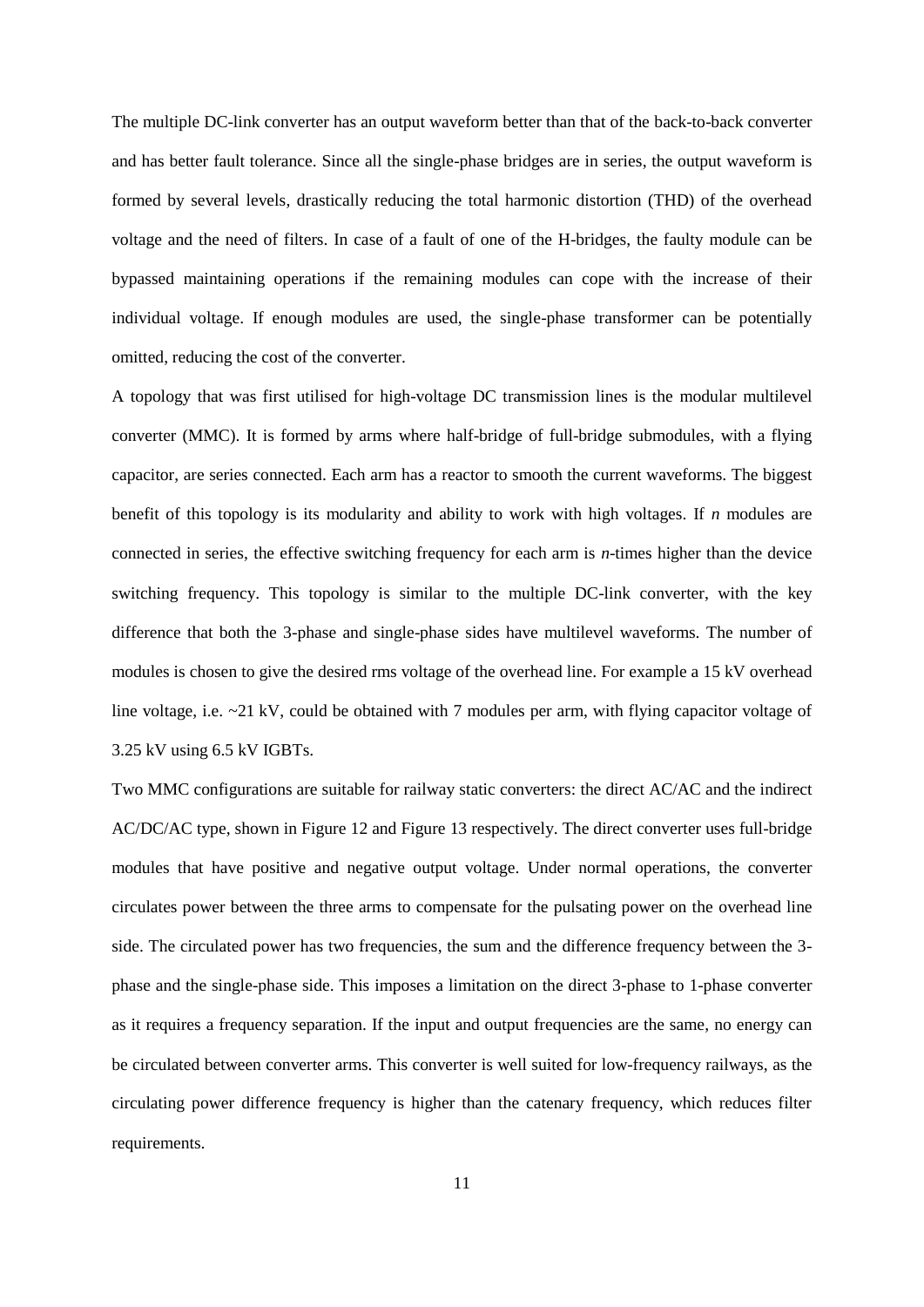

<span id="page-12-0"></span>The indirect AC/DC/AC converter is formed by two cascaded MMCs. They use half-bridge modules and are connected by a DC-link, but this DC link does not have any capacitor. This topology has no limitation on frequency separation, so it can be used also when the input and output frequencies are the same. This converter is the only choice for 50 Hz railway supplies. For a 16.67 Hz supply, it would require larger floating capacitors and higher current rating devices for its single-phase in comparison to the direct MMC converter.



<span id="page-12-1"></span>One important difference between the three converter topologies is the output voltage waveform, as it has a strong effect on required passive filters. The effect of the voltage waveform on current quality is shown in [Figure 14.](#page-13-0) For these simulations, the device switching frequency and load inductance is the same. The waveforms are for converters using 3.25 kV nominal DC-link voltages and 6.5 kV IGBTs.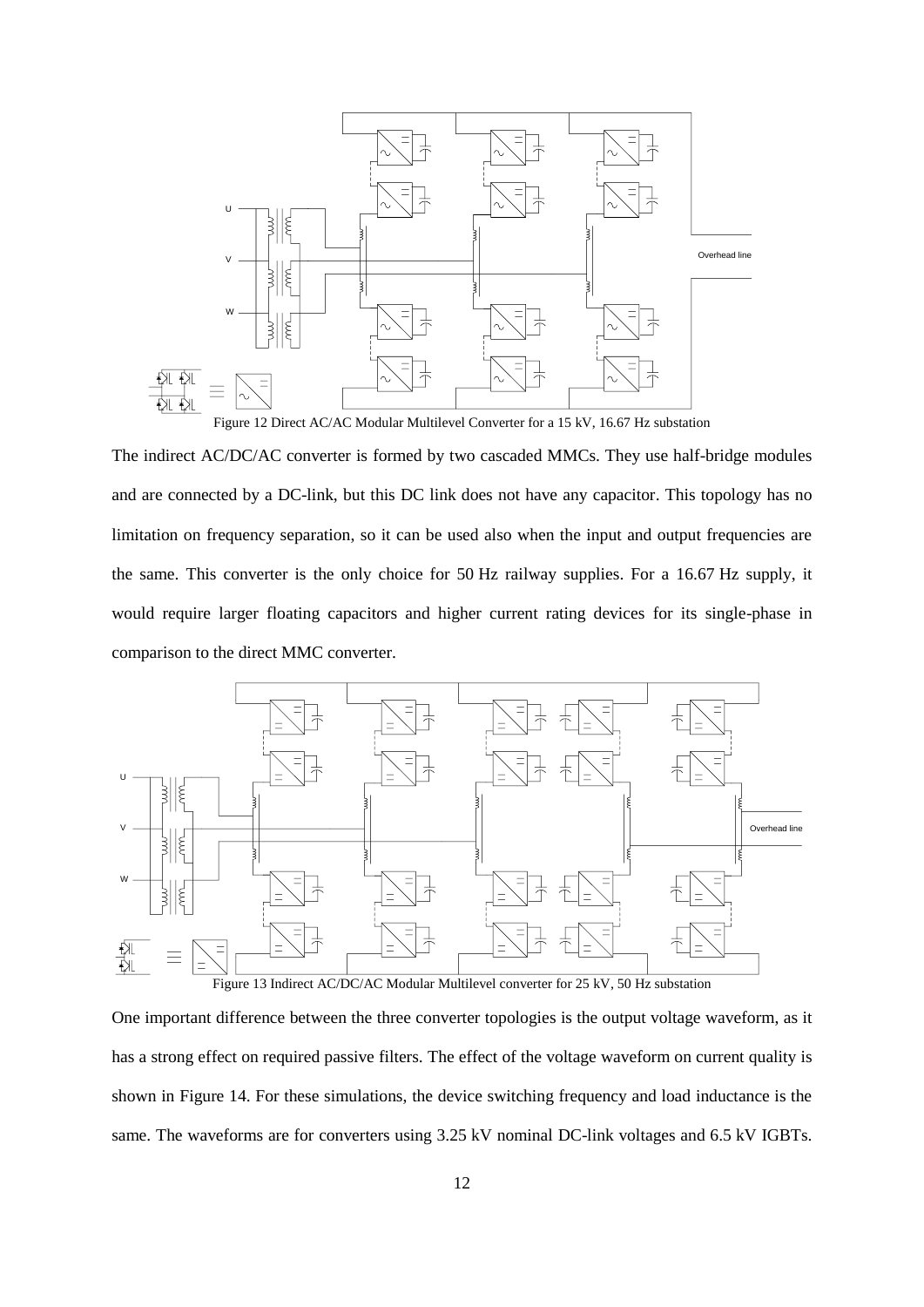The MMC has the best quality of the voltage, although it requires the largest number of modules. The multiple DC-link converter would have the same quality of the output choosing half the number of modules equal to that of a MMC. It is important to note that these considerations are valid with the current availability of semiconductor devices. However, the new generation of wide band-gap devices might change substantially the present state of the art enabling a simpler design of medium-voltage converters without transformers and, hence, with higher efficiencies and lower costs.

The shape of the waveforms of the 3-phase side current for the back-to-back and multiple DC-link converter is identical to those represented in [Figure 14](#page-13-0) b), while for the MMC they are identical to those represented i[n Figure 14](#page-13-0) a). A comparison between the three converter topologies is summarised in [Table I,](#page-14-0) where *n* is the number of submodules of the converter.



<span id="page-13-0"></span>Figure 14 Comparison between different converter types feeding a passive load with 0.05 p.u. inductance. Only the modular multilevel converter doesn't use an output transformer.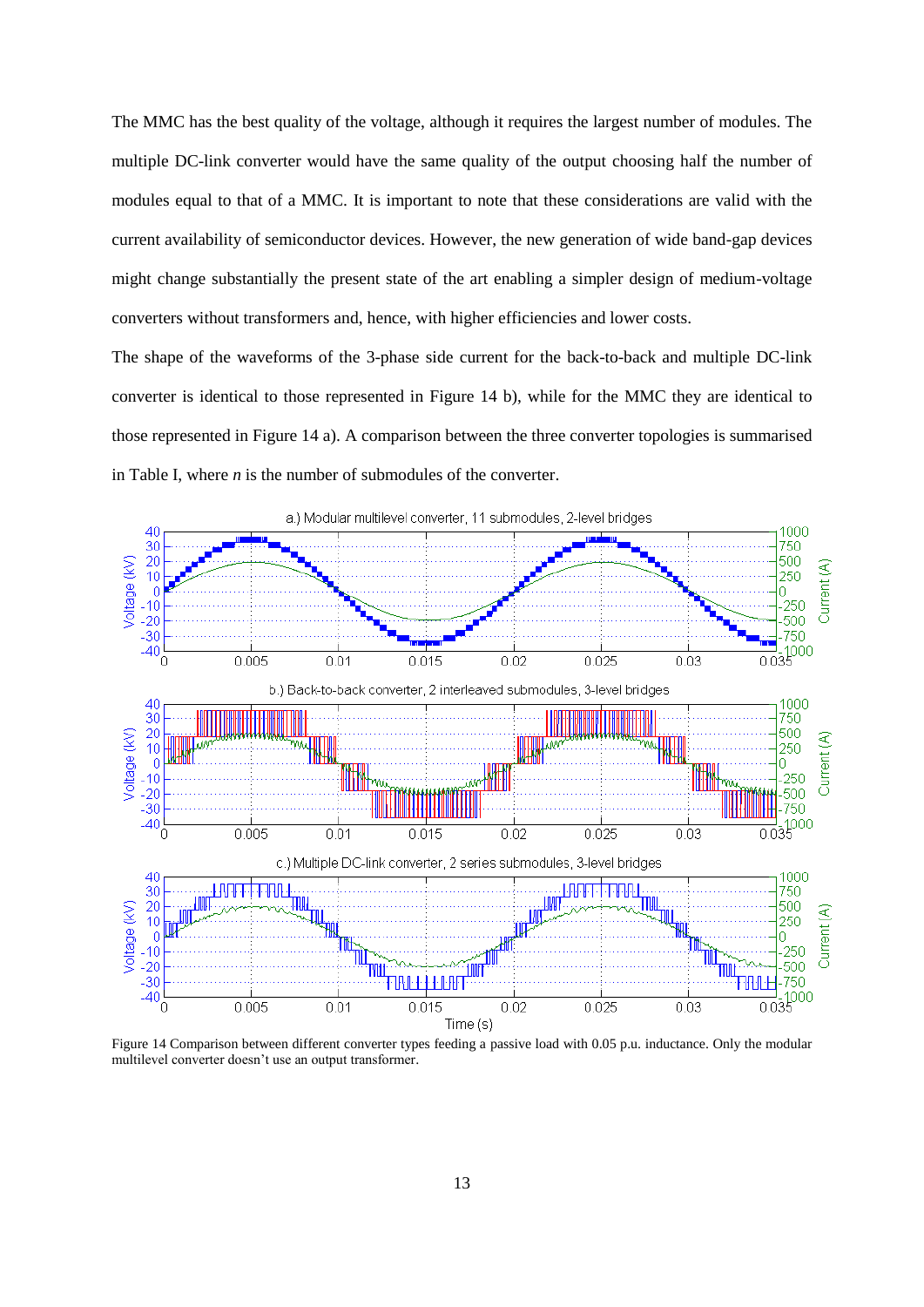<span id="page-14-0"></span>

| Converter type             |          | Number of        | Number of      | 3-phase side | Single-phase  | Number of                                                        | Effective             |
|----------------------------|----------|------------------|----------------|--------------|---------------|------------------------------------------------------------------|-----------------------|
|                            |          | submodules per   | capacitors per | waveform     | side waveform | transformers                                                     | switching             |
|                            |          | unit             | unit           | levels       | levels        | required                                                         | frequency             |
| Modular                    | Direct   | $6 \times n$     | $6 \times n$   | $n+1$        | $n+1$         | 2 or 1 for high $n$                                              | $n \times f_{device}$ |
| Multilevel                 | Indirect | $10 \times n$    | $10 \times n$  |              |               |                                                                  |                       |
| Converter                  |          |                  |                |              |               |                                                                  |                       |
| Back-to-back converter     |          | $2 + n$          |                |              |               |                                                                  | $2 \times f_{device}$ |
| Multiple DC-link converter |          | $\boldsymbol{n}$ | $2 \times n$   |              | $3 \times n$  | $n+1$ or <i>n</i> for high $n \mid 2 \times n \times f_{device}$ |                       |

Table I. Comparison between different converter topologies for static frequency converters

#### **3. Co-phase and advanced co-phase system**

An alternative electrification system, called co-phase power supply, is a hybrid solution between a STATCOM and a full static converter. It uses a static single-phase to single-phase power converter and an impedance matching Ynvd transformer, which acts as a three-phase to two-phase converter. The winding ratio is chosen such that the three-phase side load is balanced when the currents on the secondary have equal magnitude and 90° phase shift. Thus, the aim of the control system is to inject the appropriate current to filter harmonics and reduce the negative sequence on the three-phase supply. Unlike STATCOMS, the converter of the co-phase supply can also supply active power directly to the load.

The setup in [Figure 15](#page-15-0) shows a co-phase substation feeding a single section of the track. The power is shared evenly between Phase A and the static converter. The circuit can be modified as a two-way system by connecting Phase B to a neighbouring track section and adding a neutral section between Phase A and Phase B. Therefore, the same converter could balance two track sections simultaneously reducing the cost of the installation. At present, a prototype feeder station has been built and tested showing improvement on the power quality of the supply.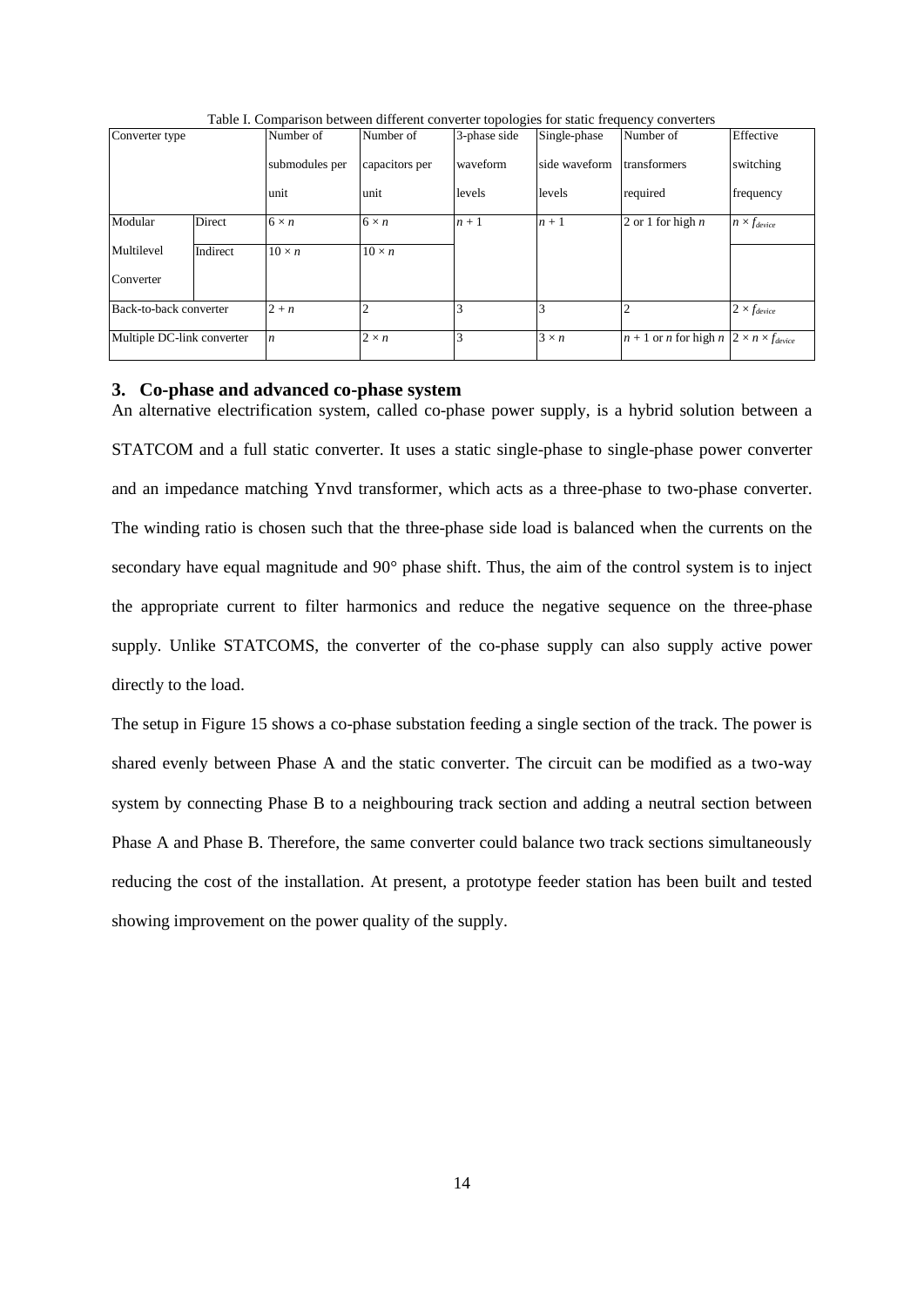

<span id="page-15-0"></span>transf 27.5kV<br>27.5kV advanced co-phase supply replaces the Ynvd transformer with one single-phase and one three-phase Eq. 16 shows. As the static converter is connected directly to one phase inding, one single-phase transformer is saved, thus reducing cost and The co-phase system has been further improved into the advanced co-phase power supply. The transformer, as Fig. 16 shows. As the static converter is connected directly to one phase of the deltaconnected winding, one single-phase transformer is saved, thus reducing cost and increasing efficiency.

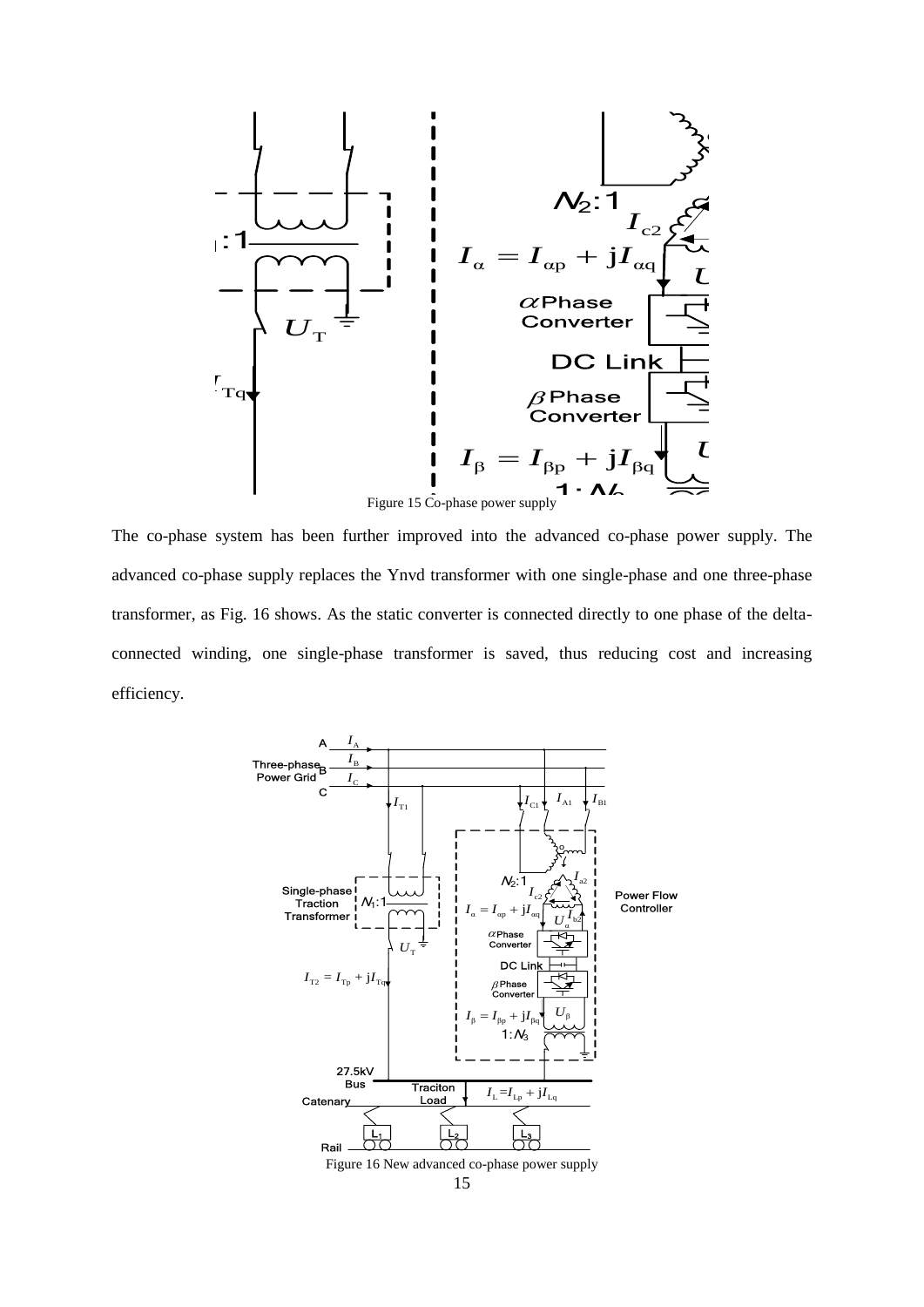Since the co-phase power supply can maintain load balance on the three-phase side, the traction transformers of neighbouring stations can be connected to the same phase. There is a potential for complete omission of neutral sections, but the effect of variations along the line is still not completely understood. As the converter is bidirectional, some form of communication between the feeder stations will be required to avoid power circulation in parallel to the three-phase utility grid. In addition, the converter has limited control over the magnitude of the catenary voltage with injection of current from the β Phase converter, and no control over the angle of the catenary voltage, with consequent impossibility of power sharing methods like droop control. However, the control over the angle of the catenary voltage would be possible if the β Phase converter would be series connected to the main transformer rather than parallel connected.

### **4. Discussion**

All railway power supply solutions presented have examples of field implementation. The comparison between the different solutions is summarised in Table II.

SVCs are an established technology but they need very large passive components and operate at low device switching frequency, which necessitates large filters. STATCOMs operate as active power filters, but require an additional transformer due to the low voltage ratings of IGBTs and GTOs. The main advantage of SVCs and STATCOMs is that they can be retrofitted to existing substations with minimal interruption of the service.

Full static converter feeder stations offer the best performance. While they are the most effective solution when frequency conversion is required, they are associated with high cost for 50 Hz or 60 Hz railway lines. However they do not require supply from a dedicated high-voltage transmission line and can be connected to the public grid without introducing load imbalance or significant harmonics. This can be translated in savings in terms of land, as well as auxiliary equipment and switchgear rated for lower voltage. This makes them more attractive for new railways, rather than for retrofitting existing feeder stations.

Co-phase power supplies have performance similar to STATCOMs, but have the possibility of omitting neutral sections between consecutive parts of track and require a smaller power rating for the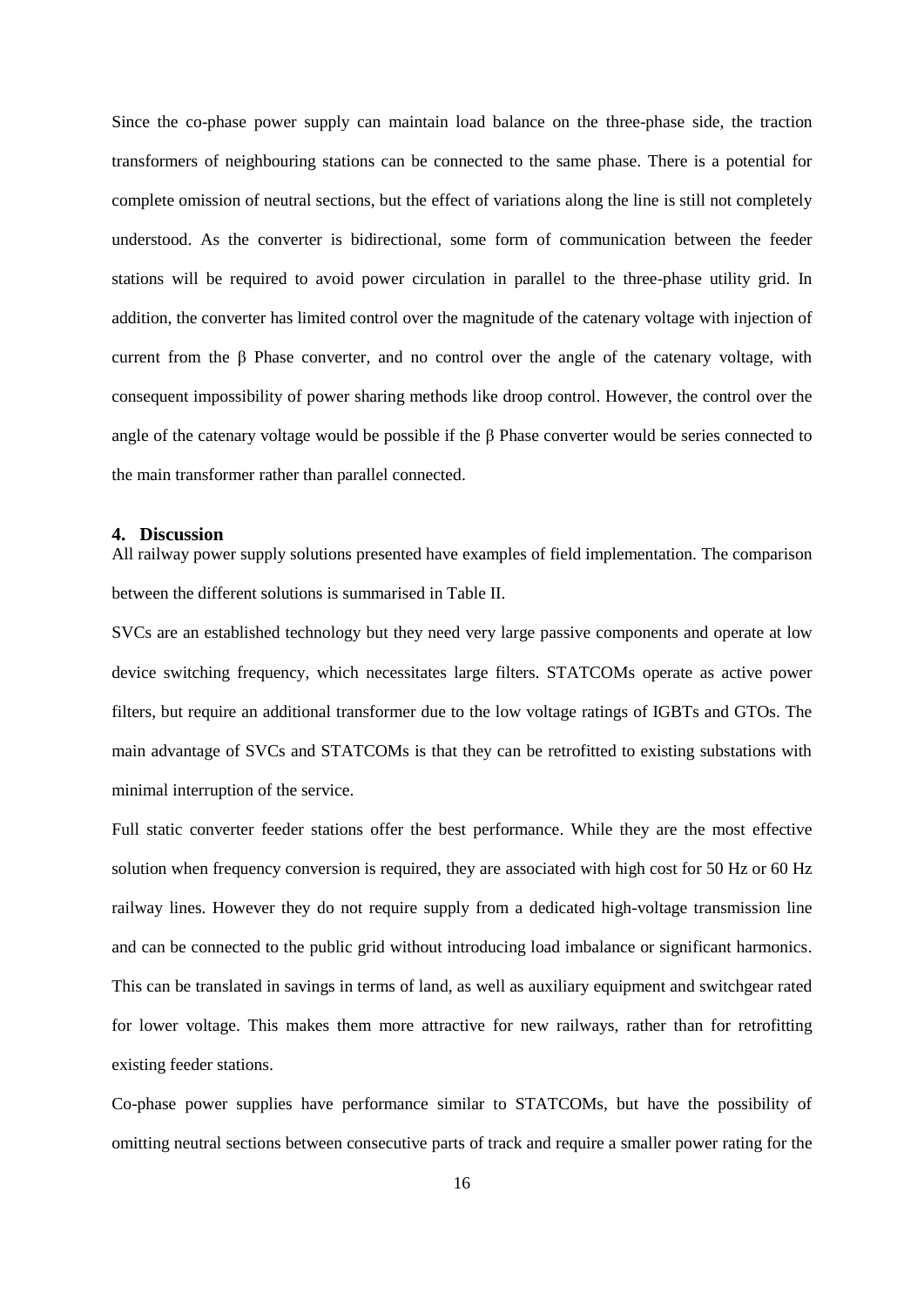full compensation of the negative sequence of the input current. Similarly to STATCOMs and SVCs, the co-phase supply can be retrofitted easily as it can be added in parallel to existing transformers.

| Power supply type | <b>Converter</b> | <b>Neutral</b> | Catenary voltage Harmonic |                            | <b>Catenary</b> | <b>Passive</b> |
|-------------------|------------------|----------------|---------------------------|----------------------------|-----------------|----------------|
|                   | power rating,    | sections       | and frequency             | compensation short circuit |                 | filter size    |
|                   | p.u. of load     |                | regulation                |                            | protection      |                |
| <b>SVC</b>        | 0.58             | Compulsory     | None                      | No                         | Passive         | Large          |
| <b>STATCOM</b>    | 0.58             | Compulsory     | None                      | Yes                        | Passive         | Small          |
| Full converter    | 1.0              | Can be omitted | Yes                       | Yes                        | Active          | Small to       |
|                   |                  |                |                           |                            |                 | none           |
| Co-phase supply   | 0.5              | Can be omitted | Yes                       | Yes                        | Passive         | <b>Small</b>   |

Table II. Comparison between different feeding systems of AC railways.

Another factor to consider is that the regulations on grid imbalance vary across different Countries and full negative sequence compensation is not always required. SVC, STATCOM, and the co-phase converter ratings can be optimised to meet only regulation standards, which will reduce the cost of the installation. In contrast, the full converter solution has to be rated for the full traction load, but does not require the same design for conventional short-circuit levels, as it can have much smaller fault levels due to the controllability of the voltage on the overhead line side. Moreover, the large flexibility on the power control offered by static converters is a key factor for the introduction in the near future of smart railways, where electric railways will be fully integrated in the power system and help improve its operations, by integrating storage devices, contributing to the voltage and frequency regulation and optimising the use of electrical power for trains.

## **5. Further reading**

- 1. N. Lang, "Electrifying History", *ABB Review Corporate Journal*, issue 2, pp. 88-94, 2010.
- 2. J.A.P. Lopes, C.L. Moreira, and A.G. Madureira, "Defining control strategies for MicroGrids islanded operation", *IEEE Trans. Power Sys.*, vol. 21, no. 2, pp. 916-924, 2006.
- 3. Y. Horita, et al., "Single-phase STATCOM for feeding system of Tokaido Shinkansen", in *2010 Int. Proc. Power Electron. Conf.*, 2010.